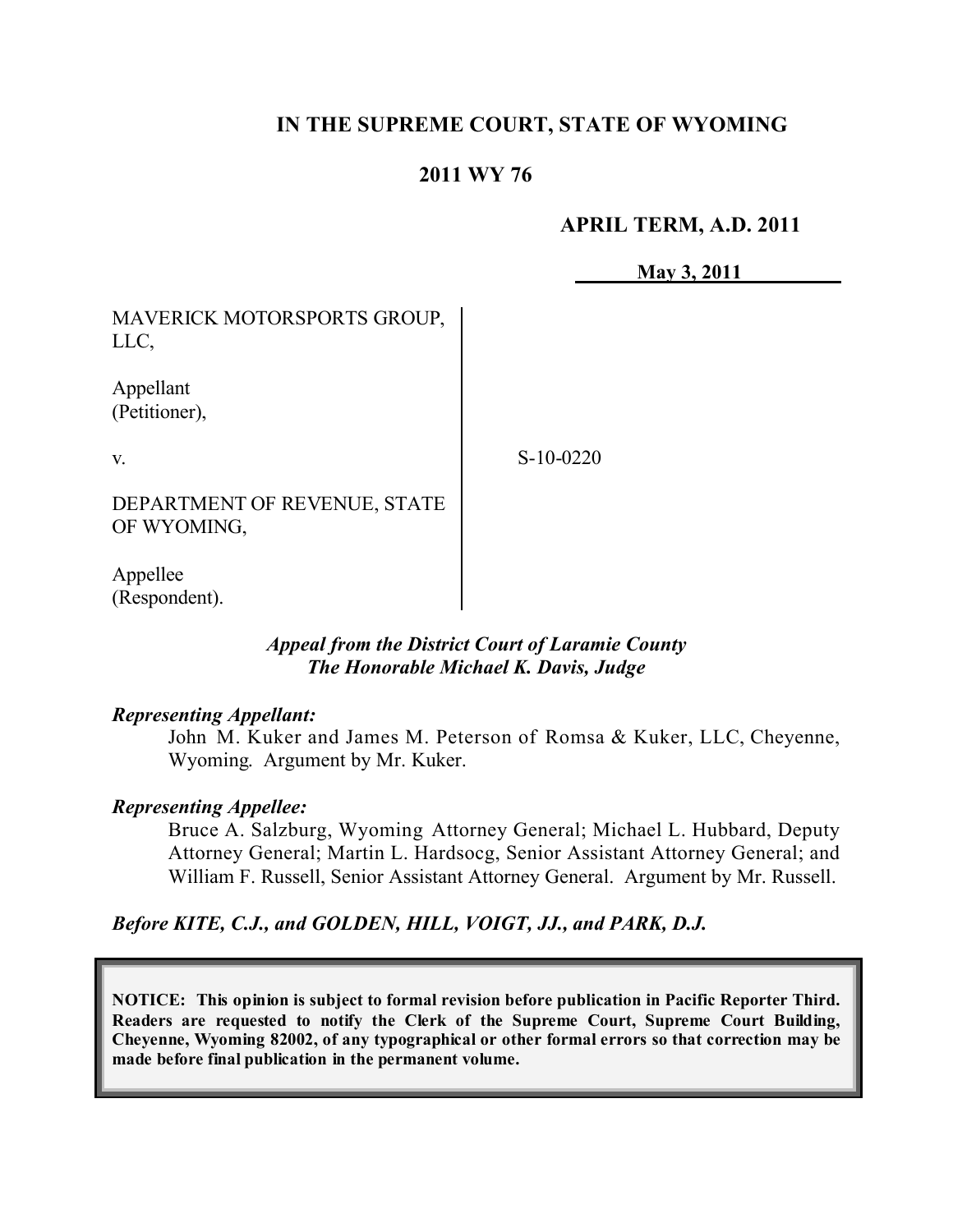## **PARK, District Judge.**

[¶1] This is a case about whether a Wyoming dealer must pay sales tax on sales of recreational vehicles to out-of-state buyers. The Appellant, Maverick Motorsports Group, LLC (hereinafter "Maverick"), challenges a decision of the State Board of Equalization (hereinafter "SBOE") that certain sales by Maverick were subject to Wyoming sales tax. Maverick petitioned for judicial review, and the District Court affirmed the SBOE's decision. In this appeal, Maverick challenges the SBOE's decision which held that sales by Maverick were subject to Wyoming sales tax and that imposition of Wyoming sales tax did not violate Art. 1, § 8, of the United States Constitution (the Commerce Clause).

[¶2] We affirm the SBOE's decision.

### **ISSUES**

[¶3] The following issues are presented on appeal:

I. Whether sales of recreational vehicles were taxable in Wyoming because possession was transferred in Wyoming.

II. Whether enforcement and collection of Wyoming sales taxes violate the Commerce Clause, Art. 1, § 8, of the United States Constitution.

### **FACTS**

[¶4] Maverick was formed in 2005 to purchase the assets of an existing business. Justin Johnson (hereinafter "Johnson") is the company president. Maverick operates stores in Cheyenne and Laramie, Wyoming. Both stores had sales tax licenses and both sold motorcycles, all-terrain vehicles (ATVs), snowmobiles, and various accessories. The parties agree that many of Maverick's customers lived in other states. Johnson had been informed by the previous owner that no Wyoming sales tax would be due for sales to nonresidents if the invoices were marked "delivered out of state"; so Maverick marked invoices in that manner and did not collect Wyoming sales tax. The Department of Revenue (hereinafter "Department") conducted audits of both stores for the period including June 2005 through September 2006. The Department concluded that sales tax was due from both stores. Maverick objected to both audits, and these objections were consolidated into one hearing before the SBOE. Maverick and the Department continued to work together up to the date of the hearing and came to an agreement on several issues. By the time of the hearing, the only issues were whether Wyoming could collect sales tax on sales of recreational vehicles to nonresidents; and, if so, did this tax violate the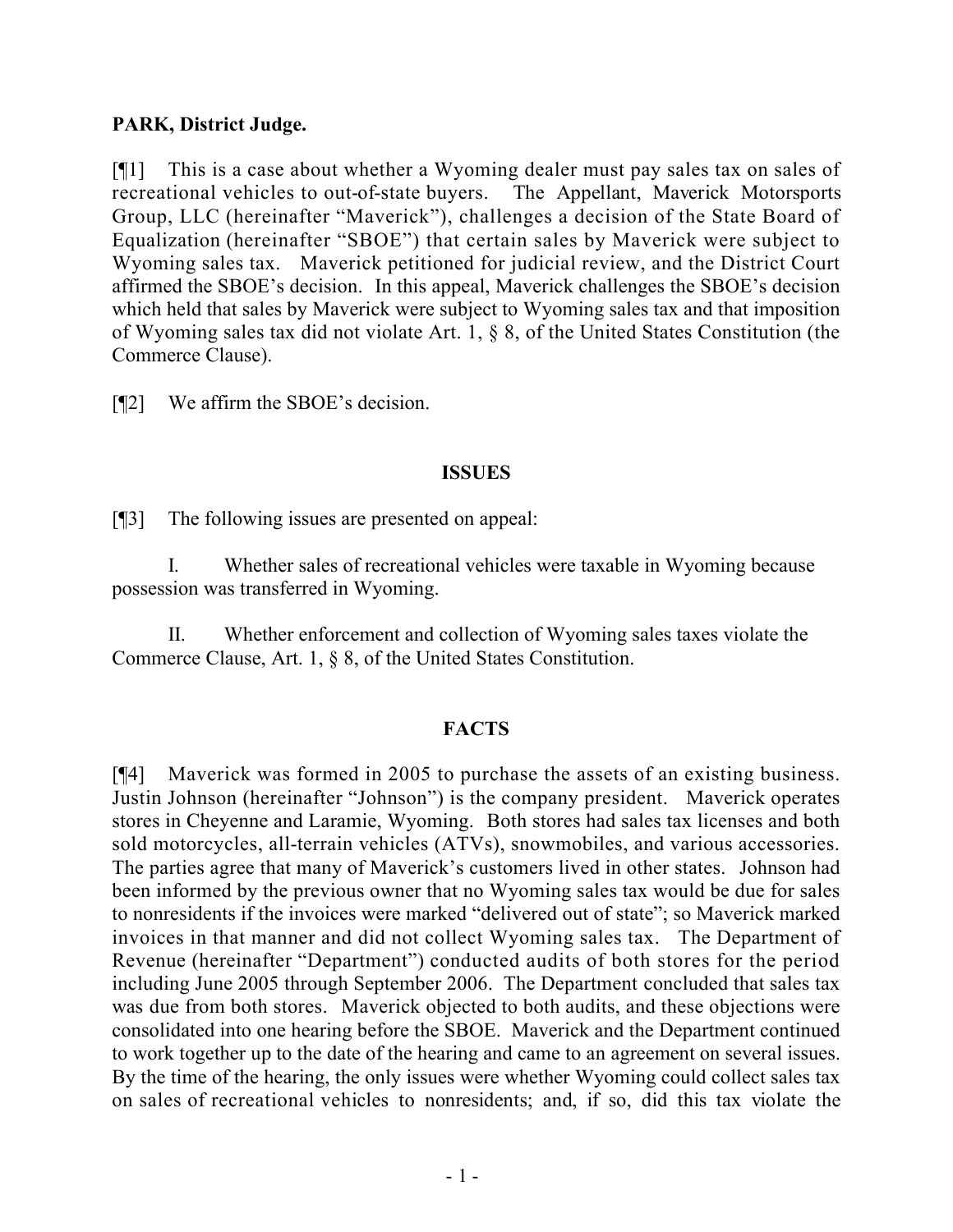Commerce Clause.

[¶5] The vehicles were transferred in three ways: most were picked up by the purchaser at one of the stores, some were delivered by a common carrier selected by the purchaser, and some were delivered by Maverick. Maverick would mail any documents necessary to title or register the vehicle to the buyer a few weeks after the sale. These documents were retained, in part, to ensure that the buyer's check would clear the bank. In some cases, the documents were mailed to the buyer's financier.

[¶6] The SBOE's primary concern about vehicles delivered by Maverick was a lack of documentation. The SBOE, although critical of Maverick's recordkeeping, agreed that Maverick had provided adequate proof and ruled that most of these sales were "destination sales" where transfer of title or possession took place outside Wyoming and no sales tax was due. The Department did not appeal this ruling. In addition, there were some instances where Maverick had no documentation to prove how the vehicle was delivered, and the SBOE affirmed the Department's finding. Maverick did not appeal from this part of the SBOE's decision.

[¶7] The majority of the sales involved customers who came to one of the stores, picked up the vehicle and then returned to their home state with the purchase. Maverick refers to these as "self-deliveries." Maverick asserted that the parties intended to transfer possession in the buyer's home state; the Department countered that the record did not support this assertion.

[¶8] In some sales, Johnson testified that Maverick would recommend a common carrier to the buyer, and then the buyer would contract directly with the carrier. The SBOE found that delivery to the carrier was the equivalent of delivery to the buyer and that there was no contract or other evidence that the parties intended that Maverick would be responsible for the goods until delivery was complete.

[¶9] Maverick and the Department entered into a stipulation that Maverick did not have to contact any of its customers to obtain documentation that the customer had paid sales or use tax in another state. The Department agreed to this because it asserted that its only contention was that the State of Wyoming was entitled to the tax.

[¶10] The SBOE found that possession of the vehicles was transferred to the buyer in Wyoming; therefore, Wyoming sales tax was due. In general terms, the question before the Court is whether the SBOE's decision is supported by substantial evidence and not arbitrary or capricious, or otherwise contrary to law.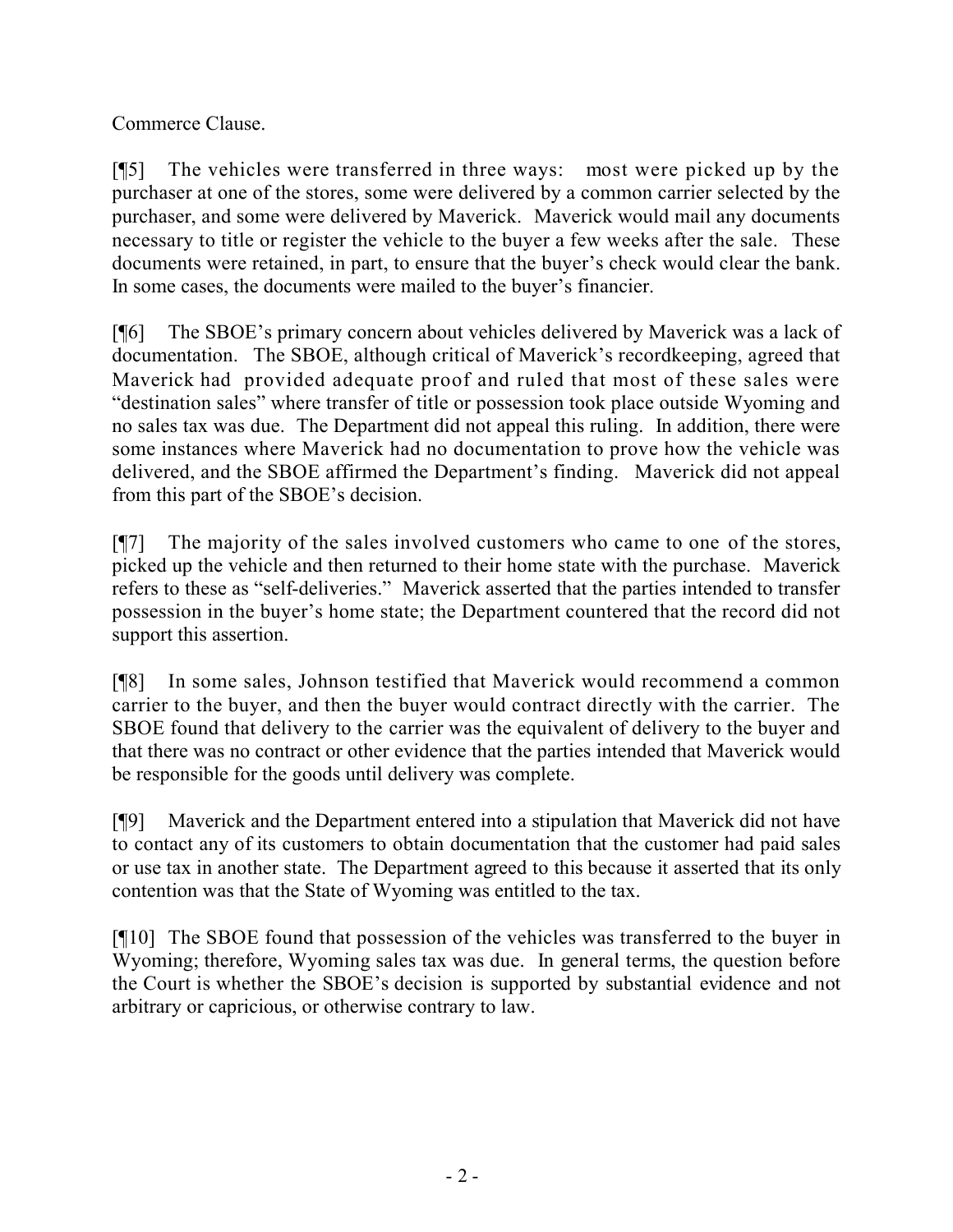#### **STANDARD OF REVIEW**

[¶11] Our standard of review is well-established. We give "no special deference to the district court's decision" in considering appeals from district court reviews of administrative actions, but instead review the case as if it had come directly from the administrative agency. *Dale v. S & S Builders, LLC,* 2008 WY 84, ¶ 8, 188 P.3d 554, 557 (Wyo. 2008). Reviews of an administrative agency's action are governed by the Wyoming Administrative Procedure Act, which provides in pertinent part that the reviewing court shall:

> (i) Compel agency action unlawfully withheld or unreasonably delayed; and

> (ii) Hold unlawful and set aside agency action, findings and conclusions found to be:

> (A) Arbitrary, capricious, an abuse of discretion or otherwise not in accordance with law;

> (B) Contrary to constitutional right, power, privilege or immunity;

> (C) In excess of statutory jurisdiction, authority or limitations or lacking statutory right;

> (D) Without observance of procedure required by law; or

> (E) Unsupported by substantial evidence in a case reviewed on the record of an agency hearing provided by statute.

Wyo. Stat. Ann. § 16-3-114(c) (LexisNexis 2009).

[¶12] Questions of law are reviewed *de novo,* and "'[c]onclusions of law made by an administrative agency are affirmed only if they are in accord with the law. We do not afford any deference to the agency's determination, and we will correct any error made by the agency in either interpreting or applying the law.'" *Bowen v. State, Dep't of Transp.*, 2011 WY 1, ¶ 7, 245 P.3d 827, 829 (Wyo. 2011) (quoting *State ex rel. Workers' Safety & Comp. Div. v. Garl,* 2001 WY 59, ¶ 9, 26 P.3d 1029, 1032 (Wyo. 2001)).

[¶13] We give "considerable deference" to the agency's findings of fact and do not disturb them unless they are "contrary to the overwhelming weight of the evidence." *EOG Resources, Inc. v. Wyo. Dep't of Revenue,* 2004 WY 35, ¶ 12, 86 P.3d 1280, 1284 (Wyo. 2004). This Court reviews the entire record of an agency's decision for substantial evidence, and it will determine if there is relevant evidence that a reasonable mind might accept in support of the agency's decision. *Herrera v. State ex rel., Wyo. Workers' Safety & Comp. Div*., 2010 WY 103, ¶ 9, 236 P.3d 277, 281 (Wyo. 2010).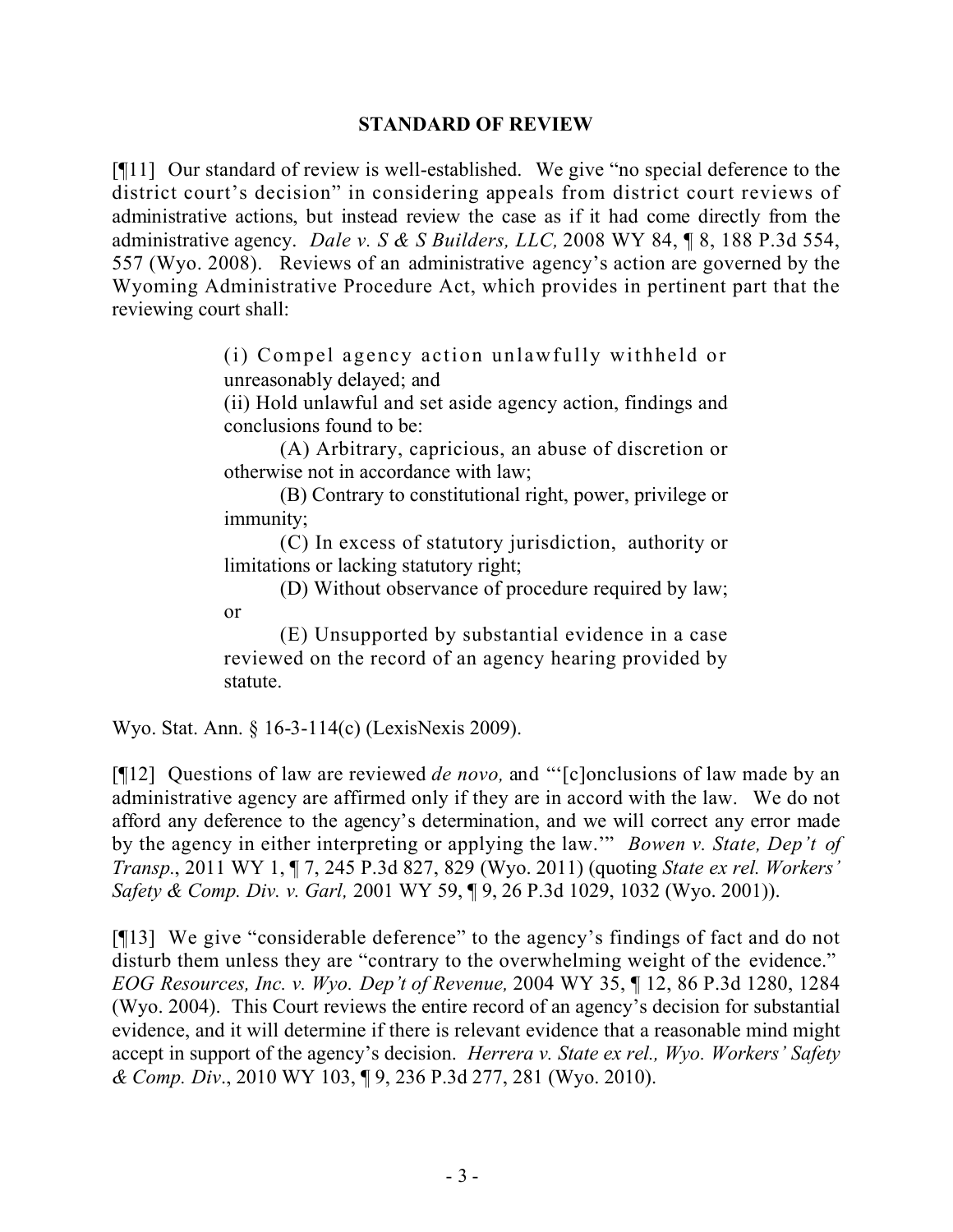[ $[14]$ ] The scope of our review is controlled by Wyo. Stat. Ann. § 39-11-109 and § 16-3-115. Section  $39-11-109(b)$ <sup>1</sup> provides:

> (i) Any person aggrieved by any final administrative decision of the department may appeal to the board. Appeals shall be made in a timely manner as provided by rules and regulations of the board by filing with the board a notice of appeal specifying the grounds therefor. The department shall, within a timely manner as specified by board rules and regulations, transmit to the board the complete record of the action from which the appeal is taken;

> (ii) Any person including the state of Wyoming aggrieved by any order issued by the board, or any county board of equalization whose decision has been reversed or modified by the state board of equalization, may appeal the decision of the board to the district court of the county in which the property or some part thereof is situated[.]

Section 16-3-115 provides for Supreme Court review of the district court:

An aggrieved party may obtain a review of any final judgment of the district court under this act by appeal to the supreme court. The appeal shall be taken as in other civil cases.

# **DISCUSSION**

# *1. Was sales tax due in Wyoming?*

[¶15] There are two types of sales at issue. The first includes sales in which out-of-state buyers would pick up a vehicle from Maverick at either the Cheyenne or Laramie store and return with the vehicle to their home state. The second includes sales in which a common carrier, acting on behalf of the out-of-state buyer, would pick up the vehicle from Maverick and deliver it out of state. Maverick contends that these sales were "nontaxable destination" sales and not subject to Wyoming sales tax. The Department responds that the buyers took possession in Wyoming; therefore, sales tax is due. The SBOE agreed with the Department, and the record supports the SBOE's decision.

[¶16] Prior to January 1, 2008, and during the time at issue here, "sale" was defined as

  $<sup>1</sup>$  Amended, in other parts, by 2011 Wyo. Laws, Ch. 127 (H.B. 254).</sup>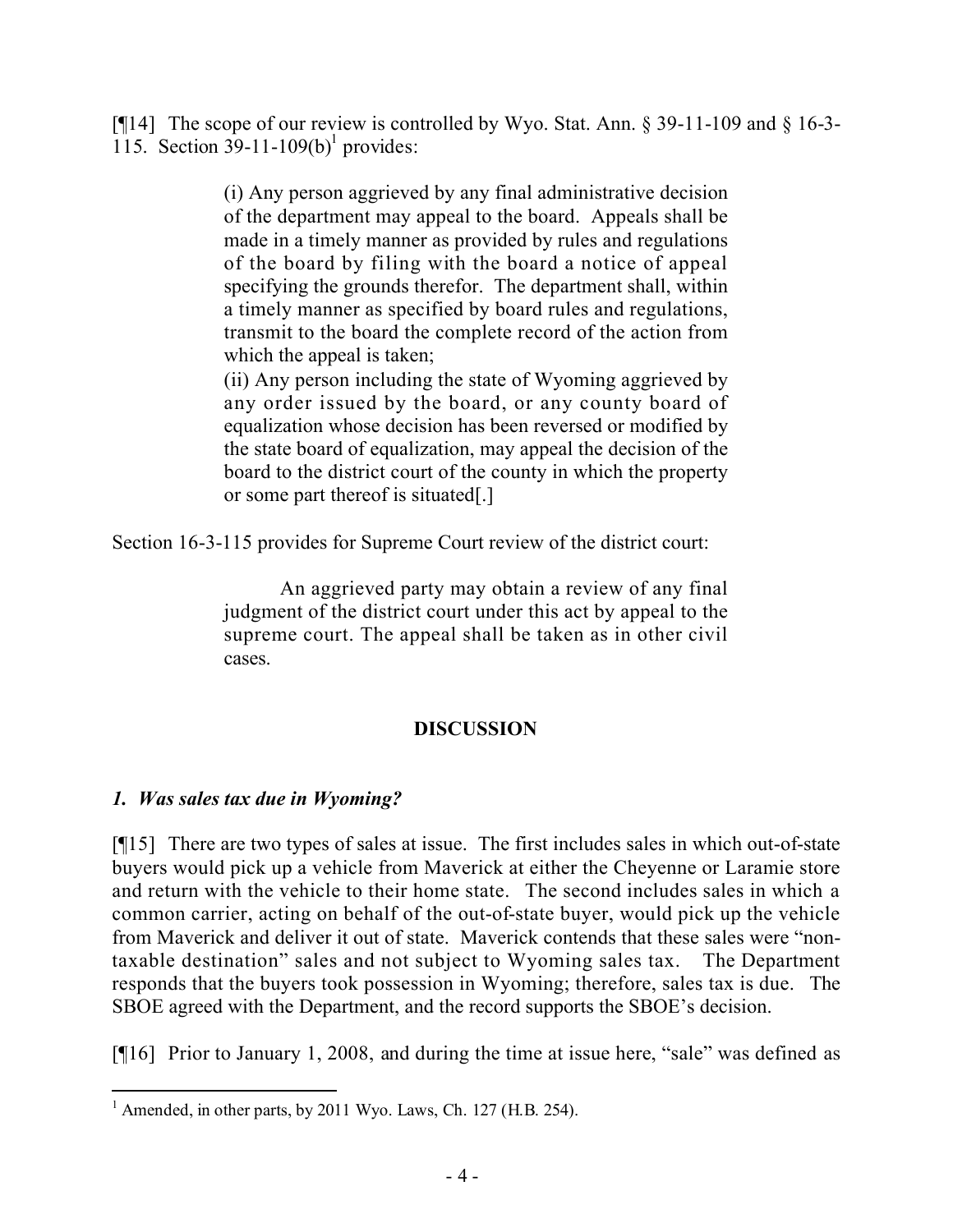"any transfer of title or possession in this state for consideration. . . ." Wyo. Stat. Ann. §  $39-15-101(a)(vii)$  (LexisNexis 2005). After January 1, 2008, "sale" was defined as "any transfer of possession in this state for a consideration . . . ." 2006 Wyo. Sess. Laws, Chap. 10, § 1. The issue in this case is whether transfer of possession or title took place in Wyoming or outside the state. Sales tax is imposed on "[t]he sales price of every retail sale of tangible personal property within the state." Wyo. Stat. Ann.  $\S$  39-15- $103(a)(i)(A)$ . Sellers are required to collect and remit to the state the taxes imposed on sales of motorcycles and off-road vehicles. Wyo. Stat. Ann. § 39-15-107(a)(i) and  $(b)(viii)$ .

[¶17] The Wyoming Sales and Use Tax Regulations in effect at the relevant time, provided as follows:

(q) Interstate Sales.

(i) The point at which title or possession of tangible personal property passes to the purchaser shall determine the location of the sale. Tangible personal property shipped by the vendor at the time of sale and not used in Wyoming, to an out of state location may be considered a destination sale and not subject to the sales tax.

. . . . (iii) Contracts of sale, sales invoices, bills of lading or other documentary evidence of the passage of title or delivery of tangible personal property to the purchaser inside or outside this state shall be retained by the vendor to establish the nature of the sale. If no such evidence is present, it shall be presumed that the sale occurred within the state and the vendor shall be liable for the sales tax thereon.

Wyoming Sales and Use Tax Regulations, Ch. 2, Sec. 15 (2004).

[¶18] Maverick argues that these were nontaxable destination sales because neither title nor possession was transferred in Wyoming. Maverick contends that the sale documents show that the parties intended for change of possession to happen in the buyer's home state and the buyer had only constructive possession until the vehicle actually arrived at the buyer's residence either because delivery was made by a third party, a common carrier, or because the customer was acting as his/her own delivery agent. Maverick's point is that because the parties intended this transfer would take place outside of Wyoming, the transfer of "actual possession" did not happen in Wyoming, and the transfer of the title to the vehicles also occurred outside Wyoming when the mailed title documents were received by the buyer.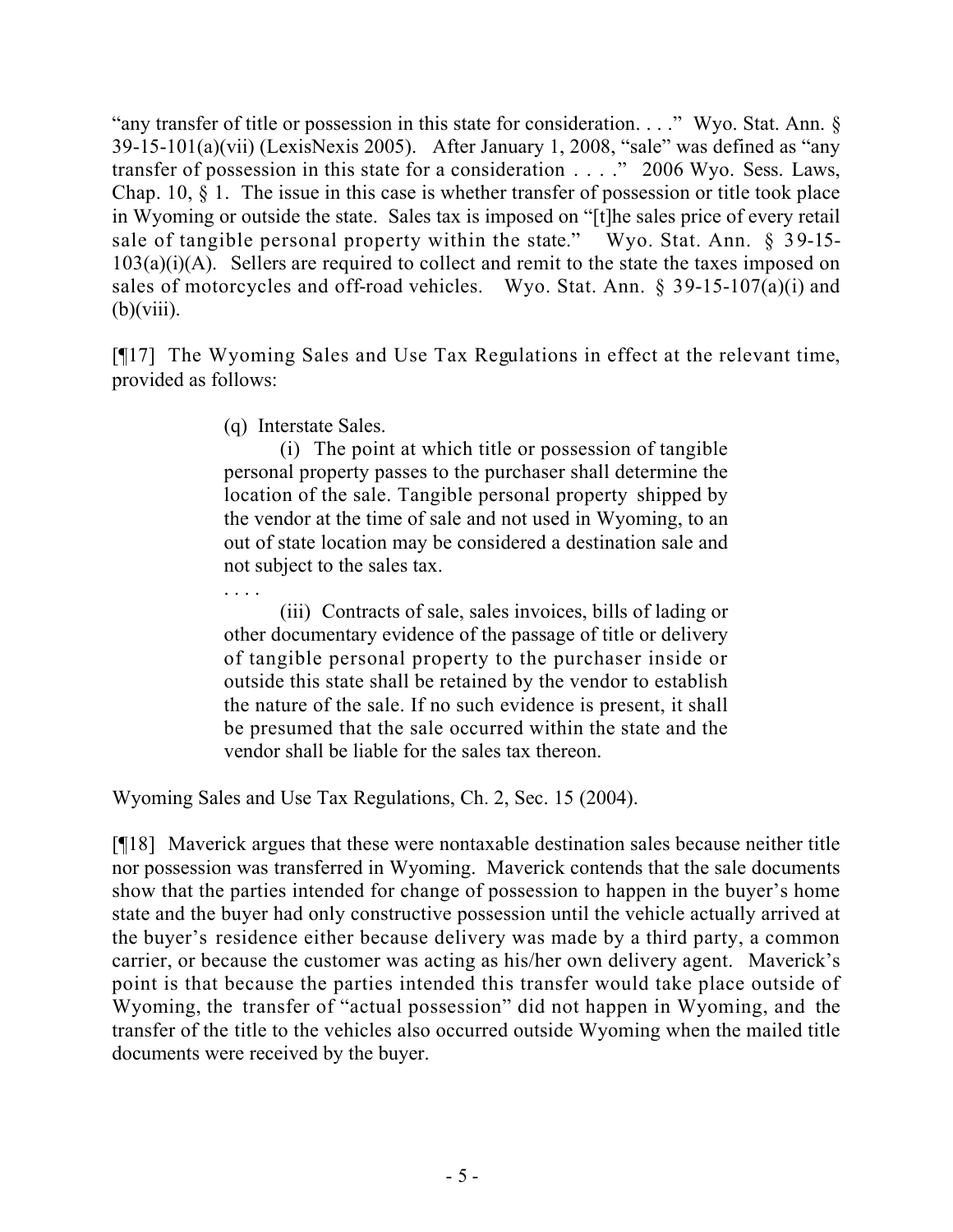[¶19] The first assertion Maverick makes is that the invoices reflect the intent of both parties and they intended for transfer to occur in the buyer's home state. Maverick relies on *Hercules Powder Co. v. State Bd. of Equalization,* 208 P.2d 1096, *reh'g denied,* 66 Wyo. 268, 210 P.2d 824 (Wyo. 1949). As explained in *Buehner Block Co., Inc. v. Wyo. Dep't of Revenue*, 2006 WY 90, ¶ 23, 139 P.3d 1150, 1158**-**1159 (Wyo. 2006), "Hercules Powder was a Delaware corporation, with offices in Salt Lake City, Utah, and Denver, Colorado, and little or no physical presence in Wyoming." *Id., Hercules,*  208 P.2d at 1097. Hercules was engaged in the manufacture and sales of "explosives and incidental materials" and "sometimes took mail orders, from inside or outside Wyoming, for its products to be delivered to destination points within Wyoming." *Id., Hurcules*, 208 P.2d at 1097-1100. "This Court concluded [in *Hercules*] that the sales at issue in that case were not subject to Wyoming sales tax statutes because the straight bills of lading under which the goods were shipped acted to transfer title to the goods to the consignees immediately upon shipment thereunder." *Buehner,* ¶ 23, 139 P.3d at 1159. The Court also relied upon the agency's own prior interpretation of the statutes as an alternative ground for decision. *Hercules,* 208 P.2d at 1110-12. The SBOE in this case properly interpreted *Hercules* as stating that the general rule that title passes at the point of shipment controls unless the circumstances clearly demonstrate a contrary intent.

[¶20] The principles enunciated in *Hercules* are reflected in the Wyoming Uniform Commercial Code, Wyo. Stat. Ann. § 34.1-2-401. The SBOE relied upon the U.C.C. to determine that title passed to the buyer when the vehicle was physically delivered to the buyer or the buyer's agent. Wyo. Stat. Ann. § 34.1-2-401 provides in pertinent part:

> (a) Each provision of this article with regard to the rights, obligations and remedies of the seller, the buyer, purchasers or other third parties applies irrespective of title to the goods except where the provision refers to such title. Insofar as situations are not covered by the other provisions of this article and matters concerning title become material the following rules apply:

> (ii) Unless otherwise explicitly agreed title passes to the buyer at the time and place at which the seller completes his performance with reference to the physical delivery of the goods, despite any reservation of a security interest and even though a document of title is to be delivered at a different time or place; and in particular and despite any reservation of a security interest by the bill of lading:

. . . .

 (A) If the contract requires or authorizes the seller to send the goods to the buyer but does not require him to deliver them at destination, title passes to the buyer at the time and place of shipment; but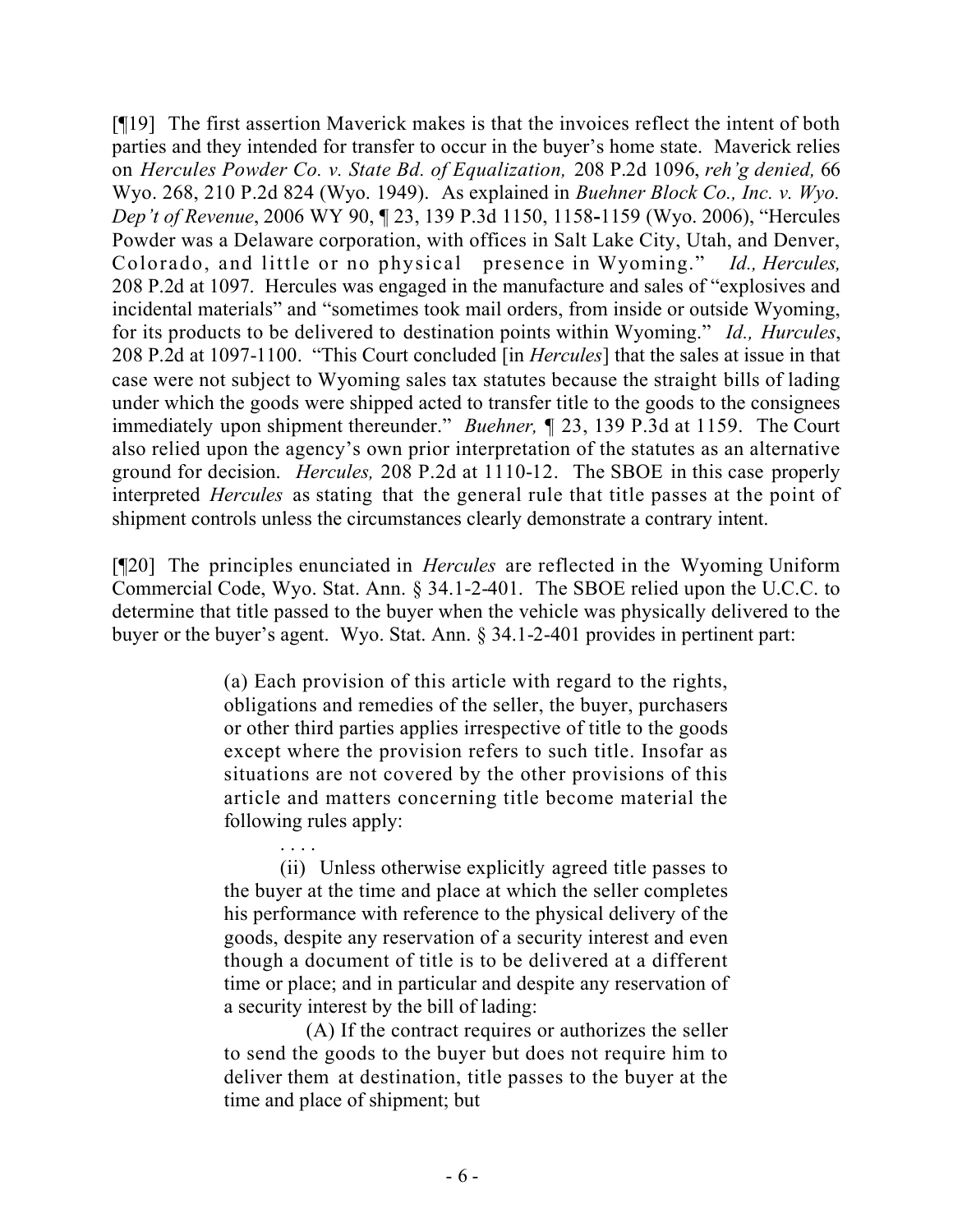(B) If the contract requires delivery at destination, title passes on tender there.

[¶21] Maverick first argues that it was improper for the SBOE to rely on the Wyoming U.C.C. statute because the comment to this section precludes reliance on the U.C.C. for regulatory purposes. Maverick then argues that if this statute is considered, it supports Maverick's argument because there was an explicit agreement that title would pass upon tender at the final destination. The comment to this section of the U.C.C. provides:

> 1. This Article deals with the issues between seller and buyer in terms of step by step performance or nonperformance under the contract for sale and not in terms of whether or not "title" to the goods has passed. That the rules of this section in no way alter the rights of either the buyer, seller or third parties declared elsewhere in the Article is made clear by the preamble of this section. This section, however, in no way intends to indicate which line of interpretation should be followed in cases where the applicability of "public" regulation depends upon a "sale" or upon location of "title" without further definition. The basic policy of this Article that known purpose and reason should govern interpretation cannot extend beyond the scope of its own provisions. It is therefore necessary to state what a "sale" is and when title passes under this Article in case the courts deem any public regulation to incorporate the defined term of the "private" law.

[¶22] The question of whether it is appropriate to consider the U.C.C. when determining questions of tax regulation has not been directly addressed in Wyoming. We now find that it was appropriate for the SBOE to rely on the U.C.C. as an objective test to determine when title passed. As noted by the district court, there is some historical basis for this. The opinion in *Hercules* relied, in part, on provisions of the Uniform Sales Act, which was the predecessor to the U.C.C. *Hercules*, 208 P.2d at 1103. *See also*, Wyo. Stat. Ann. § 34.1-1-102 (recognizing the Uniform Sales Act as one of the prior statutory schemes incorporated by the U.C.C.). Other jurisdictions have relied on the U.C.C. for assistance in resolving tax questions. A typical analysis is that of the Rhode Island Supreme Court:

> While we have some doubts whether the regulations make reference to the Code as that body of contract law which should apply when applicable, we can perceive no reason why, when a question arises under the regulations as to contract interpretation, we should not employ the Code as our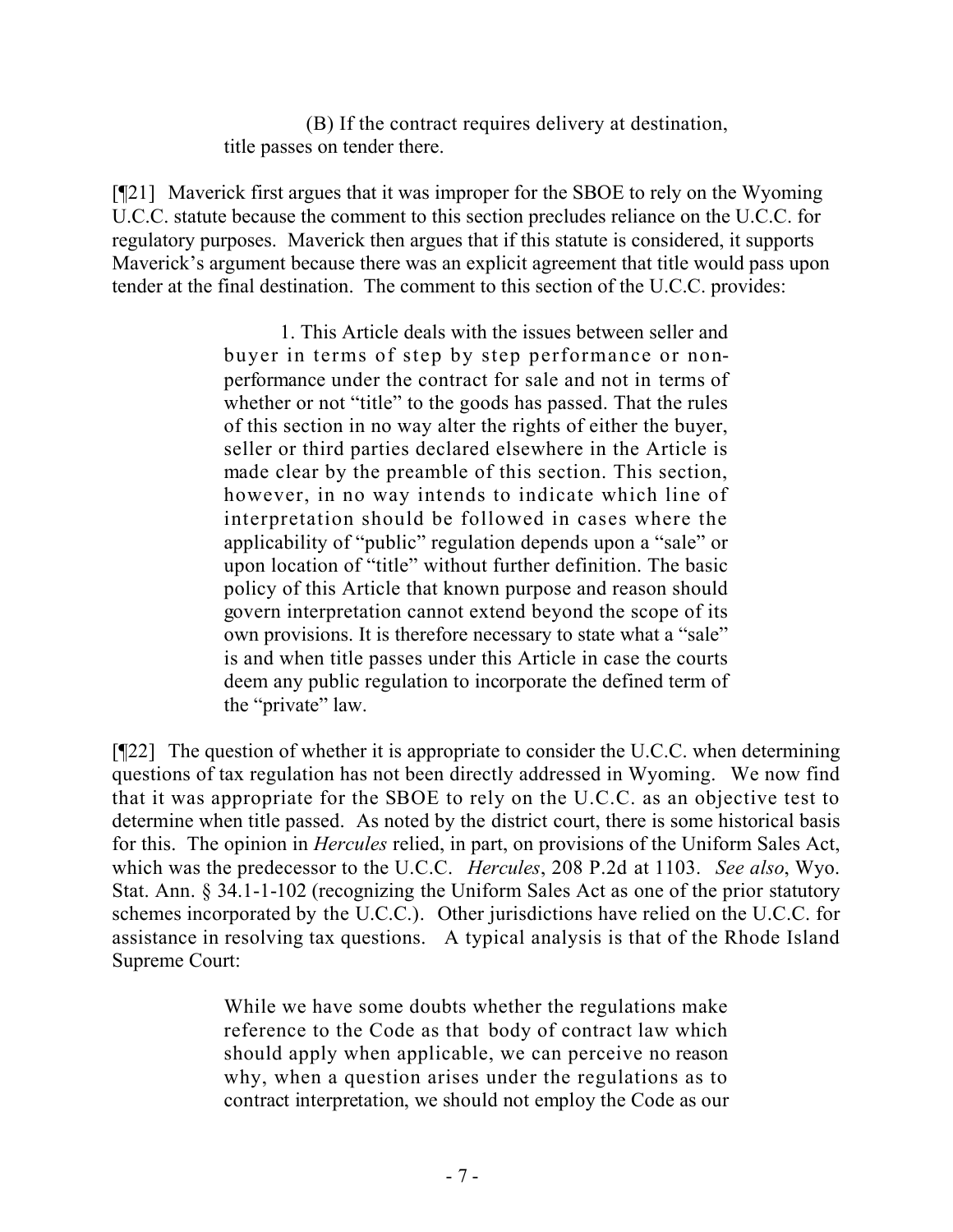frame of reference. In doing so, we adhere to the current realities of the marketplace and will, therefore, be better able to gauge the parties' intent in those instances where intent is decisive under the regulations.

*Rice Machinery, Inc. v. Norberg*, 391 A.2d 66, 72 (R.I. 1978).

[¶23] Other jurisdictions applying the U.C.C. to resolve tax issues include: *O'Brien v. Isaacs*, 203 N.E.2d 890, 891 (Ill. 1965); *Continental Illinois Leasing Corp. v. Dep't of Revenue of State of Ill.*, 439 N.E.2d 118, 121 (Ill. App. Ct. 1982) ("To determine when, for taxation purposes, ownership of or title to property is transferred, Illinois courts have applied the title passing tests of the Uniform Commercial Code."); *H.O. Anderson, Inc. v. Rose*, 352 S.E.2d 541, 548 (W. Va. 1986) ("We find the provisions of the Uniform Commercial Code (U.C.C.) instructive in determining the passage of title in tax cases . . . ."); *New England Yacht Sales, Inc. v. Comm'r of Revenue Servs.*, 504 A.2d 506, 509- 510 (Conn. 1986); *Circuit City Stores, Inc. v. Comm'r of Revenue*, 790 N.E.2d 636, 640 (Mass. 2003) ("Our tax statutes provide no explicit definition of the term 'title,' and so we look for guidance to the Uniform Commercial Code . . ."). *See also Crown Iron Works Co. v. Comm'r of Taxation,* 214 N.W.2d 462 (Minn. 1974); *City of Richmond v. Petroleum Marketers, Inc*., 269 S.E.2d 389, 390 (Va. 1980); *Franklin Fibre-Lamitex Corp. v. Director of Revenue*, 505 A.2d 1296, 1299 (Del. Super. Ct. 1985).

[¶24] Maverick then asserts that even if the SBOE could use the U.C.C., the SBOE decision was still wrong because the parties had an express agreement that title would pass when the vehicle reached the buyer's home state. The SBOE found that the sale documents did not determine the point of transfer. We agree. The statement on the invoices, "delivered out of state," is not sufficient to overcome the fact that actual possession was transferred in Wyoming at the time of pick-up. The parties could have but did not use other language in the invoice to suggest that the transfer of possession would occur in another location, such as clauses dealing with risk of loss or responsibility for selection of carriers; this wording was missing from the invoices. In addition, the reverse side of the invoices contained the following paragraph:

> We are not liable for failure to deliver or delay in delivery of the purchased vehicle. If the failure or delay is due, in whole or part, to any cause beyond our control or without our fault or negligence, we are not liable to you for any consequential damages, damages to property, damage or loss of use, loss of time, loss of profits or income, or any other incidental damages arising out of the sale or use of the purchased vehicle.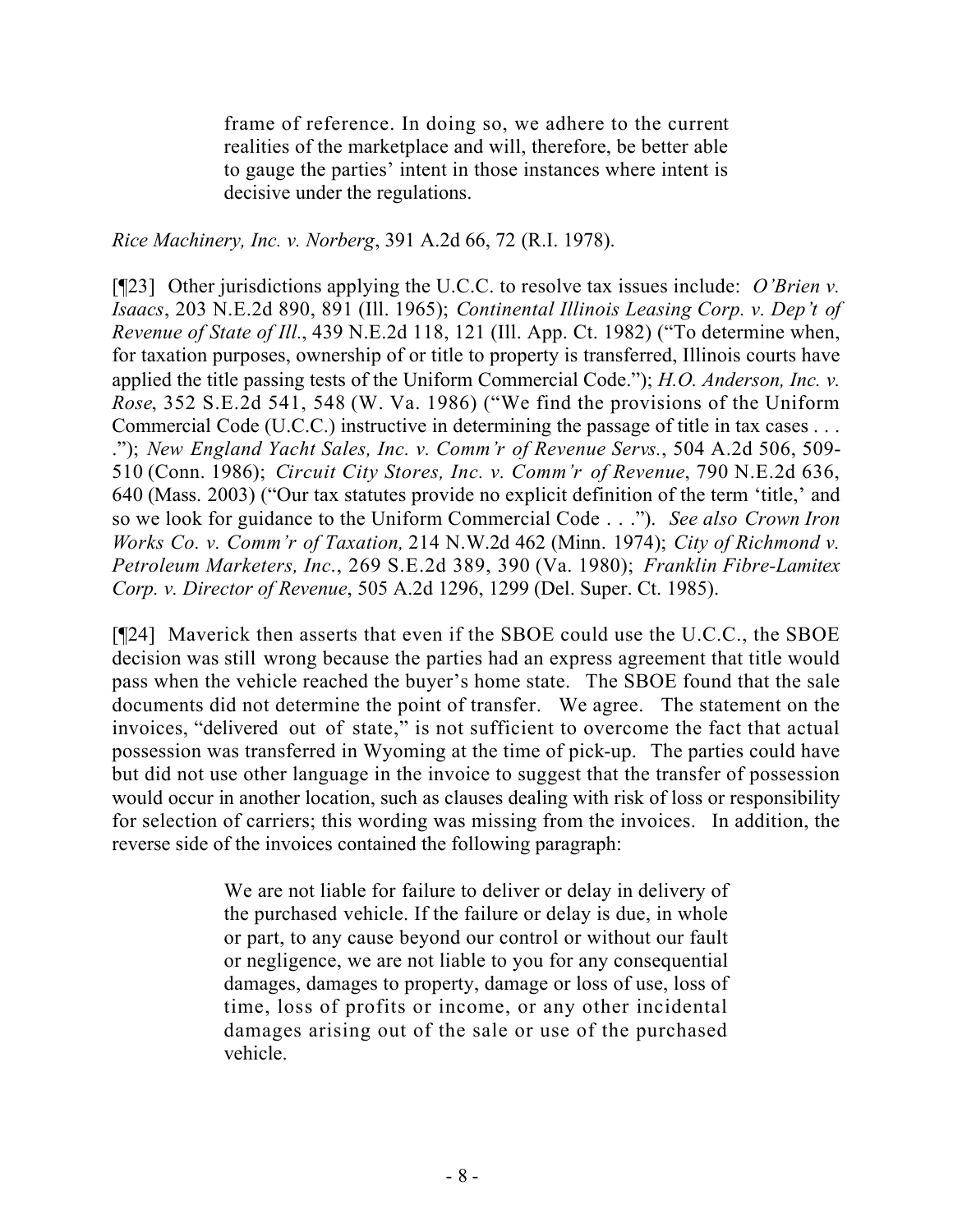An objective analysis indicates that transfer of possession occurred in Wyoming. The record supports the SBOE's findings.

[¶25] Maverick contends that title was transferred to the buyer when the certificate of title or the manufacturer's statement of origin (MSO) was mailed to the buyer or the buyer's lender some weeks after the sale. Maverick uses the term "title" to mean the written documents that prove ownership. Wyoming has long recognized that "title" has a broader definition. *Brown v. Wintermute,* 139 P.2d 435, 438 (Wyo. 1943) ("'A party may have a title to property although he is not the absolute owner.'") (quoting *Roberts v. Wentworth,* 59 Mass. 192, 5 Cush. 192 (Mass. 1849)). The statute uses the term "title" in a more general sense, and the statutory use of the term "title" means "'[t]he union of all elements (as ownership, possession, and custody) constituting the legal right to control and dispose of property.'" *McAlpine v. Zangara Dodge, Inc.*, 183 P.3d 975, 977- 978 (N.M. Ct. App. 2008) (quoting *Black's Law Dictionary* 1522 (8th ed. 2004)). "Title" to a vehicle may be transferred, or passed, even though there is a failure to comply with code provisions concerning the certificate of title. *State v. Montano*, 601 P.2d 69, 74 (N.M. Ct. App. 1979). The question is not when the buyer received his paperwork, but when he became the owner of the vehicle.

[¶26] A majority of the transactions at issue involved out-of-state buyers who would come to either the Cheyenne or Laramie store, pick up the vehicle, and return to their home state. Maverick argues that those customers who picked up their vehicles were acting as their own agent and only had constructive possession for delivery purposes; therefore, possession did not transfer from the seller to the buyer until the buyer arrived home. Maverick relies almost entirely on *State ex rel. Wyo. Dep't of Revenue v. Union Pacific R.R. Co*., 2003 WY 54, 67 P.3d 1176 (Wyo. 2003), to support the interesting argument that a person can be his own agent and have only constructive possession of an item that he controls. Reliance on the *Union Pacific* case in this instance is misplaced.

[¶27] *Union Pacific* involved a case where the Department assessed tax on ballast used by the Union Pacific (UP). Some of the ballast was used by the UP in Wyoming and some was used in other states, but it was delivered to the UP for transportation to the outof-state construction sites. The ballast used out of state was subject to inspection in the state to which it was delivered. The SBOE found that tax was due on the ballast used in Wyoming (the "maintenance ballast") but not on the ballast used outside the state (the "construction ballast"). We affirmed, finding that the UP obtained complete control of the maintenance ballast because it was accepted without reservation. However, the construction ballast was transferred as a non-taxable destination sale because the purchaser retained the right to reject it, in which case, the ballast was returned at the seller's expense. *Union Pacific*, ¶¶ 14-15, 67 P.3d at 1183. We also specifically noted that the UP was the agent for the vendor. *Id.* There is nothing in the opinion to suggest that this Court found that the UP was acting as its own agent.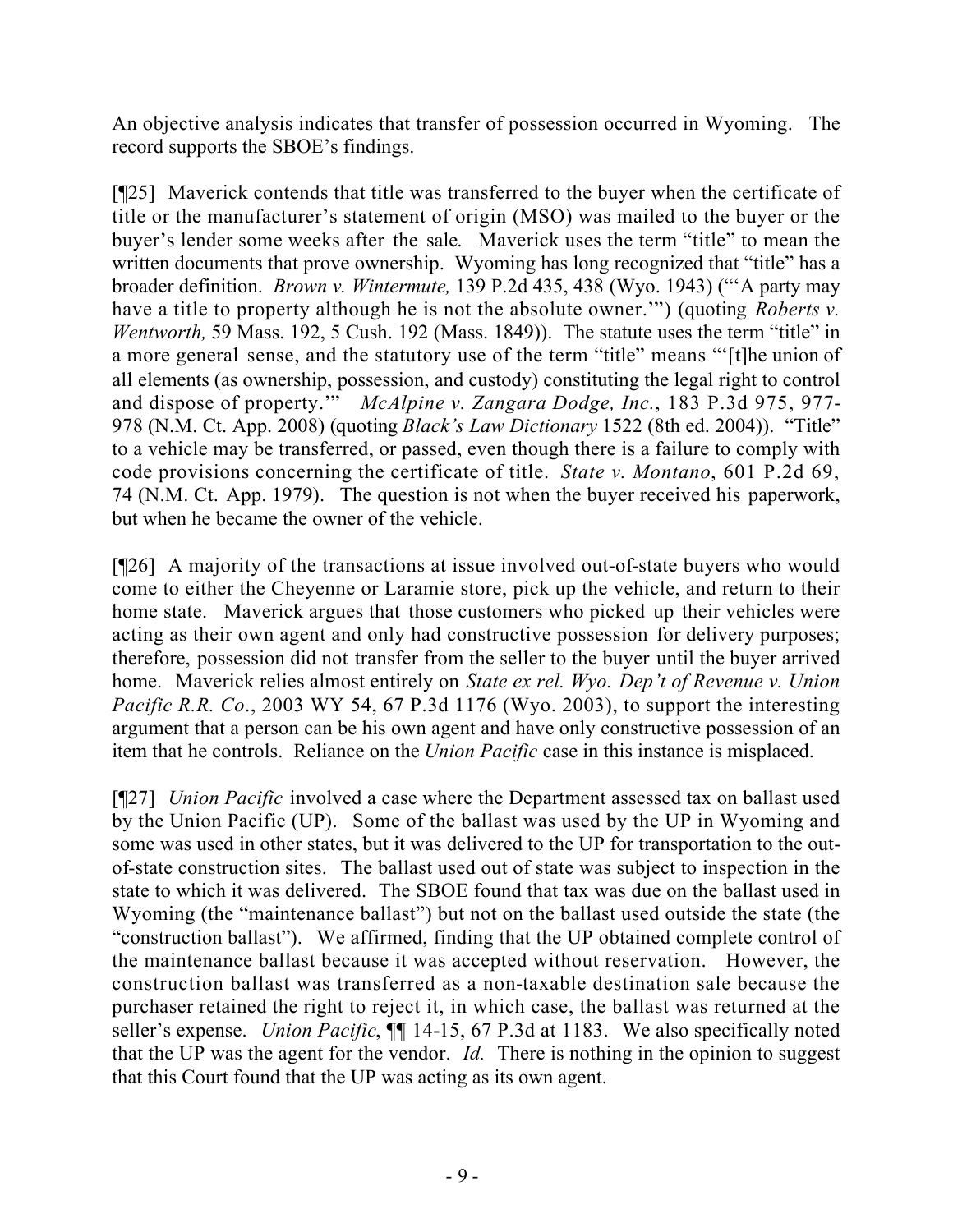[¶28] The contention that a person can act as his own agent presents several practical problems and is contrary to established law. A relationship of agency is established when two parties agree that one, the agent, shall act on behalf of and subject to the control of the other, the principal. The first section of the Restatement of Agency Law explains that an agent and a principal are different persons. Restatement (Third) of Agency Law § 1.01 (2006) states that "'Agency' is the fiduciary relationship that arises when one person (a 'principal') manifests assent to another person (an 'agent') that the agent shall act on the principal's behalf and subject to the principal's control, and the agent manifests assent or otherwise consents so to act." This contemplates different entities for agent and principal. *Franks v. Independent Prod. Co., Inc*., 2004 WY 97, ¶ 11, 96 P.3d 484, 490 (Wyo. 2004) ("'Agency is a fiduciary relation which results from the manifestation of consent by one person to another that the other shall act on his behalf and subject to his control and consent.'") (quoting *True v. Hi-Plains Elevator Machinery, Inc.,* 577 P.2d 991, 999 (Wyo. 1978)).

[¶29] Furthermore, there is no logic to the assertion that a person in actual control of an object has only "constructive possession." This term has often been used in the context of criminal cases and has a well-defined meaning: "A person who, *although not in actual possession*, knowingly has both the power and the intention, at a given time, to exercise dominion or control over a thing, either directly or through another person, is in constructive possession of it." *Dettloff v. State*, 2007 WY 29, ¶ 31, 152 P.3d 376, 384 (Wyo. 2007) (emphasis added). This definition is just as appropriate here. We do not accept the argument that a person may act as his or her own agent, and we hold that a customer who picked up a vehicle in Wyoming had actual possession at the time of pickup. *2 Hellerstein & Hellerstein ¶* 18.02(2)(e), 18-14 (2010). The sale therefore occurred in Wyoming and was properly taxed.

[¶30] The remaining transactions are those where delivery was made by a third-party carrier. The evidence was that Maverick might recommend a carrier; however, the customer ultimately chooses the carrier, and the contract is between the carrier and the customer. Under these facts, the carrier would be the agent of the buyer; and when possession was transferred to the carrier in Wyoming, sales tax was due. *2 Hellerstein & Hellerstein ¶* 18.01(2)(b), 18-9 (2010).

[¶31] A review of the record indicates that substantial evidence supports the SBOE's finding that transfer of possession and title of these vehicles occurred in Wyoming, and the levy of a sales tax on these transactions is appropriate.

# *2. Was collection of sales tax by Wyoming unconstitutional?*

[¶32] Maverick argues that collection of a sales tax on these vehicle transactions violates the Commerce Clause, Art. 1, § 8, of the United States Constitution. First, Maverick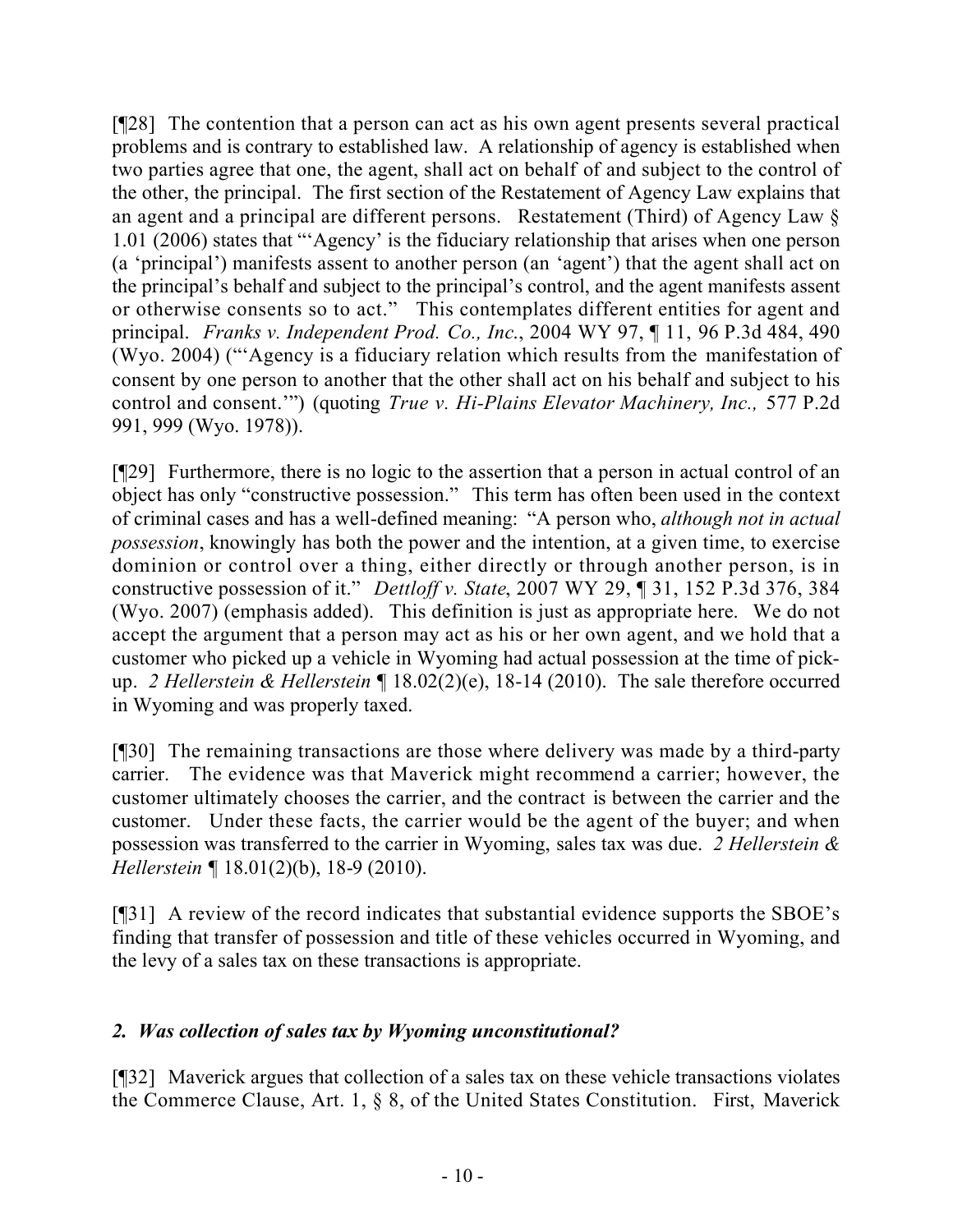asserts that a Wyoming tax discriminates against or unduly burdens interstate commerce; and, second, unless Maverick is allowed a credit for sales or use taxes paid in other states, there is an unconstitutional multiple taxation of a single transaction.

[¶33] The Commerce Clause gives Congress the power to regulate commerce among the several states. The framers of the Constitution intended to encourage free trade among the several states, to minimize restriction of the flow of commerce among the states, to protect commercial interactions from odious restraint, and to preclude interference through inconsistent or hostile state laws. *Oregon Waste Systems, Inc. v. Dep't of Envtl. Quality of State of Or*., 511 U.S. 93, 98-99, 114 S.Ct. 1345, 1349, 128 L.Ed.2d 13 (1994). The framers also intended to prohibit one state from exacting more than its just share of revenue from interstate commerce than would be proportionate with the burden imposed within that state by the commercial action. *Id.* 

[¶34] "The modern law of what has come to be called the dormant Commerce Clause is driven by concern about 'economic protectionism-that is, regulatory measures designed to benefit in-state economic interests by burdening out-of-state competitors.'" *Dep't of Revenue of Kentucky v. Davis,* 553 U.S. 328, 337-338, 128 S.Ct. 1801, 1808, 170 L.Ed.2d 685 (2008). "[(T)he] very purpose of the Commerce Clause was to create an area of free trade among the several States." *Boston Stock Exchange v. State Tax Comm'n,* 429 U.S. 318, 328, 97 S.Ct. 599, 606, 50 L.Ed.2d 514 (1977) (quoting *McLeod v. J. E. Dilworth Co.*, 322 U.S. 327, 330 (1944)). The Commerce Clause not only authorized Congress to enact laws to protect and encourage commerce among the States, but it also created "'an area of trade free from interference by the States. . . . (T)he Commerce Clause even without implementing legislation by Congress is a limitation upon the power of the States.'" *Id.* (quoting *Freeman v. Hewit,* 329 U.S. 249, 252 (1946)). A state may not tax interstate transactions more heavily than intrastate transactions. *Chemical Waste Management, Inc. v. Hunt*, 504 U.S. 334, 342, 112 S.Ct. 2009, 2014, 119 L.Ed.2d 121 (1992). "Once a state tax is found to discriminate against out-of-state commerce, it is typically struck down without further inquiry." *Id.*

[¶35] In *Complete Auto Transit, Inc. v. Brady,* 430 U.S*.* 274, 279, 97 S.Ct. 1076, 1079, 51 L.Ed. 2d 326 (1977), the U.S. Supreme Court imposed a test to aid courts in deciding this question of possible discrimination. *Complete Auto* involved a carrier which transported automobiles manufactured outside the state of Mississippi to dealers in that state. The carrier sought a refund of a sales tax imposed by Mississippi on those deliveries. The Court noted that the purpose of the Commerce Clause was not to relieve those engaged in interstate commerce of their just share of the state tax burden. *Complete Auto,* 430 U.S. at 279, 97 S.Ct. at 1079. The Court upheld the Mississippi tax using what has now become known as the "*Complete Auto* four-prong test." The test is used to determine whether a state tax violates the Commerce Clause, and it overruled the previously more formal and ritualistic view. Instead, the Court, referencing the more pragmatic approach, noted: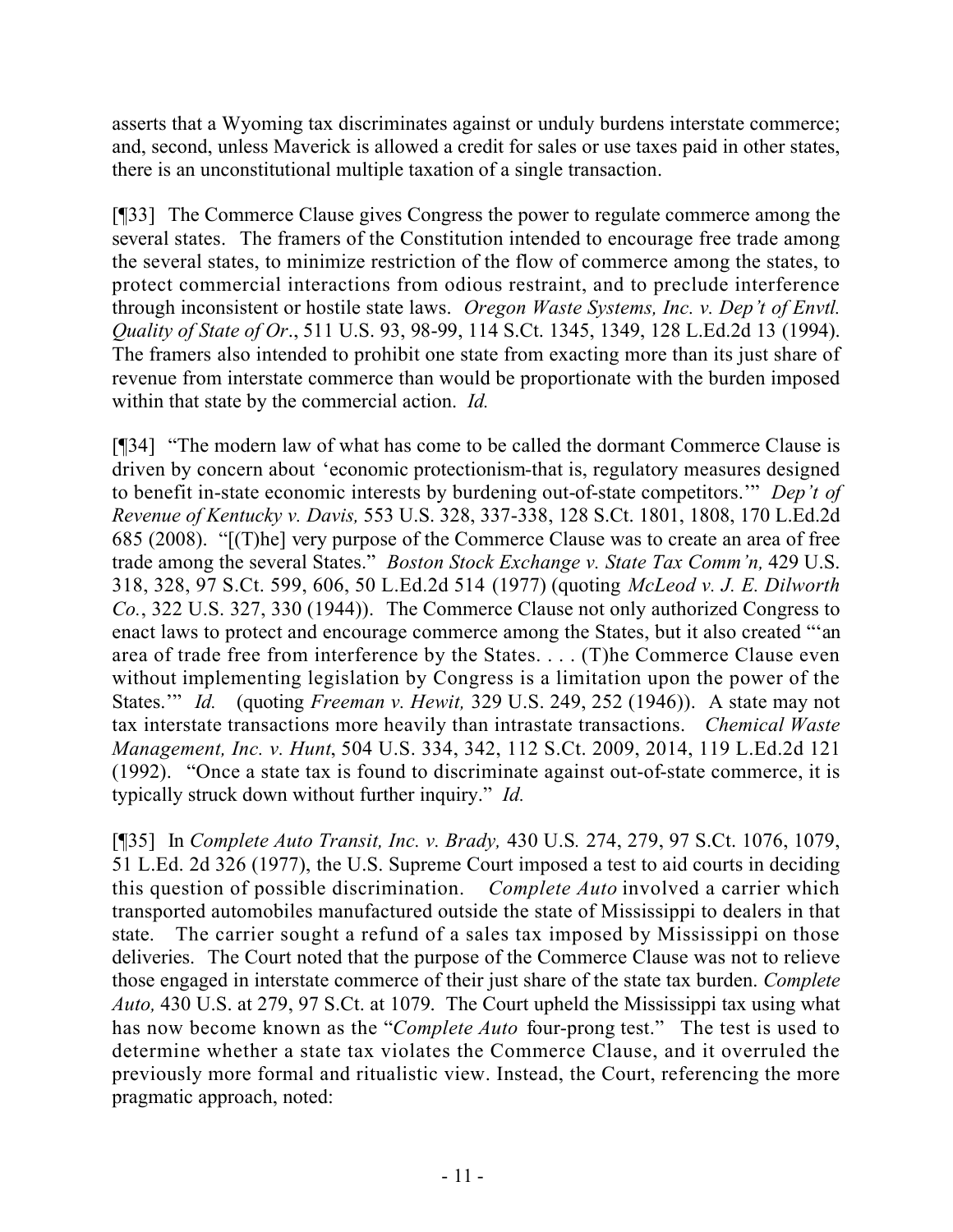These decisions have considered not the formal language of the tax statute but rather its practical effect, and have sustained a tax against Commerce Clause challenge when the tax [1] is applied to an activity with a substantial nexus with the taxing State, [2] is fairly apportioned, [3] does not discriminate against interstate commerce, and [4] is fairly related to the services provided by the State.

### *Id*.

[¶36] In *Okla. Tax Comm'n v. Jefferson Lines, Inc.,* 514 U.S. 175, 115 S.Ct. 1331, 131 L.Ed.2d 261 (1995), the U.S. Supreme Court held that a state had the power to impose a tax on the unapportioned gross receipts from the sales of bus tickets purchased in Oklahoma for trips with an out-of-state destination. The issue was whether the tax should be apportioned because the trip passed through other states. The Court applied the four-pronged *Complete Auto* test. *Id* at 183, 115 S.Ct. at 1337. The Court held that apportionment was not necessary. The Court found that there was no possibility of duplicate taxation by other jurisdictions that would levy the same type of tax since the Oklahoma tax was only imposed on sales made in that state; therefore, the tax had internal consistency. *Id* at 185, 115 S.Ct. at 1338. The Court also examined external consistency, which "looks not to the logical consequences . . . but to the economic justification . . . to discover whether a State's tax reaches beyond that portion of value that is fairly attributable to the economic activity within the taxing State." *Id*. The Court indicated that although some state taxes must be apportioned in order to satisfy the Commerce Clause, this apportionment is not required in cases involving sales taxes. *Id.*  at 186-88, 115 S.Ct. at 1338-40. A sale subject to sales tax is a discrete transaction, and the Court had consistently approved taxation of sales, without any allocation between the states. *Id.* at 186-87, 115 S.Ct. at 1339. As to the final two prongs of the test, the Court held that a tax was not discriminatory unless it provided a direct "commercial advantage" to local businesses. *Id.* at 197, 115 S.Ct. at 1344. The Oklahoma tax passed muster because it was levied on both interstate and intrastate sales. *Id* at 199, 115 S.Ct. at 1345. The last factor requires a "fair relation" between the tax and the benefits conferred by the state. The Court ruled that the state was not required to provide a "detailed accounting" and that interstate commerce could be required to pay its share and to contribute to the cost of government. *Id.* 

[¶37] When the *Complete Auto* analysis is applied to this case, the tax imposed on Maverick sales meets constitutional requirements. The sale in Wyoming is a discrete event; and under *Jefferson*, the sales tax is appropriate regardless of any subsequent outof-state use. Since it is a sales tax imposed on a single discrete transaction, apportionment is not required. There is no discrimination; the tax is imposed equally on resident and nonresident buyers. Finally, the relationship between the tax and